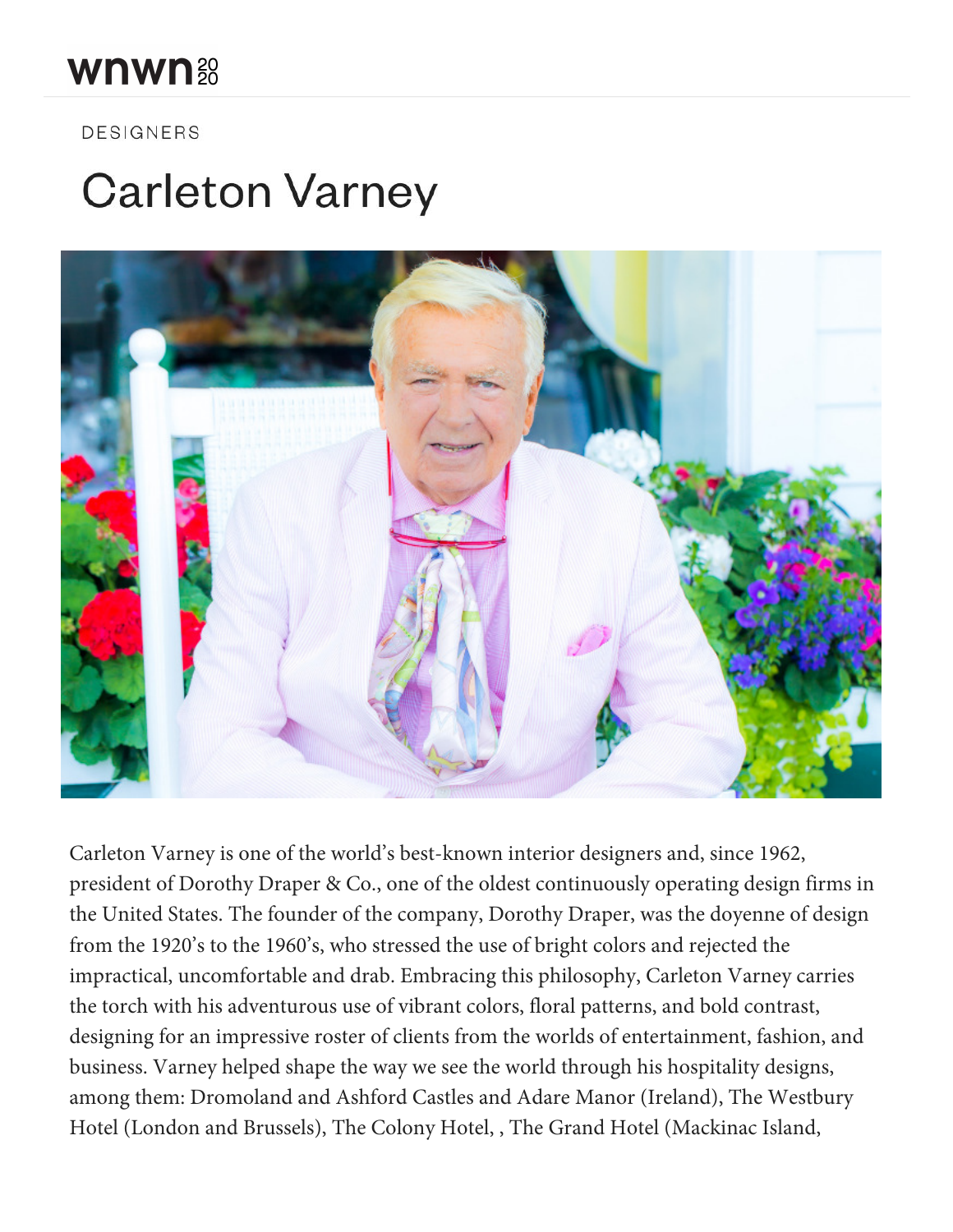Michigan), The Greenbrier Hotel & Casino (White Sulphur Springs, West Virginia) and the Greenbrier West Village Resort (Japan), and The Stoneleigh Hotel (Dallas, Texas). His enduring style was recognized by Architectural Digest in 2008 when they invited him to design the AD Green Room for the Academy Awards. In a natural extension from hospitality to diplomacy, Mr. Varney has decorated the Governor's Mansions in West Virginia and Connecticut, as well as the official residences of the U.S. Ambassadors to Japan and Ireland. He oversaw the restoration of the Vice President's residence at Observatory Circle, consulted for the Carter Presidential Library and various official events, including state dinners, and was the curator of the former presidential yacht, the U.S.S. Sequoia. The Carters so enjoyed his work that they asked him to design their homes in Plains and Ellijay, Georgia. Mr. Varney's versatility can be seen in the projects, domestic and international, and products that bear his name, from dinnerware to crystal, eye wear to home accessories, scarves to silverware. He has designed collections for Frontgate, HSN, Romweber, Ficks Reed, and Newbridge Silverware. Carleton Varney is the author of numerous books, including a biography of Dorothy Draper, The Draper Touch, and a monograph of her work, In the Pink, and writes a weekly decorating column, "Your Family Decorator," in the Palm Beach Daily News, a.k.a. 'The Shiny Sheet'. He also published Houses in My Heart, Mr. Color – The Greenbrier & Other Decorating Adventures, and the recent Decorating on the Waterfront. Carleton is recognized not just for keeping the Dorothy Draper name alive, but also her spirit. Named by Architectural Digest in 2005 as one of the "Deans of American Design", which many would view as a swan song, he continues to be relevant, being named the Design Icon of the year by the Las Vegas International Market in 2015, a Hall of Fame member by Interior Design magazine, and a recipient of awards that include the Tommy Award, Shelby Williams Award and Restaurant and Hotel Design Platinum Circle Award for his interior designs, to name a few. A native son Massachusetts, Mr. Varney was educated at Oberlin College, Ohio, the University of Madrid, Spain, and received his master's degree from New York University. He holds an honorary doctorate from the University of Charleston, West Virginia, where he founded the Carleton Varney School of Art & Design. Mr. Varney is the proud father of three sons- Nicholas, Seamus, and Sebastian. Please visit the Carleton Varney website at www.carletonvarney.com to shop for designs by Carleton Varney and Dorothy Draper & Co.